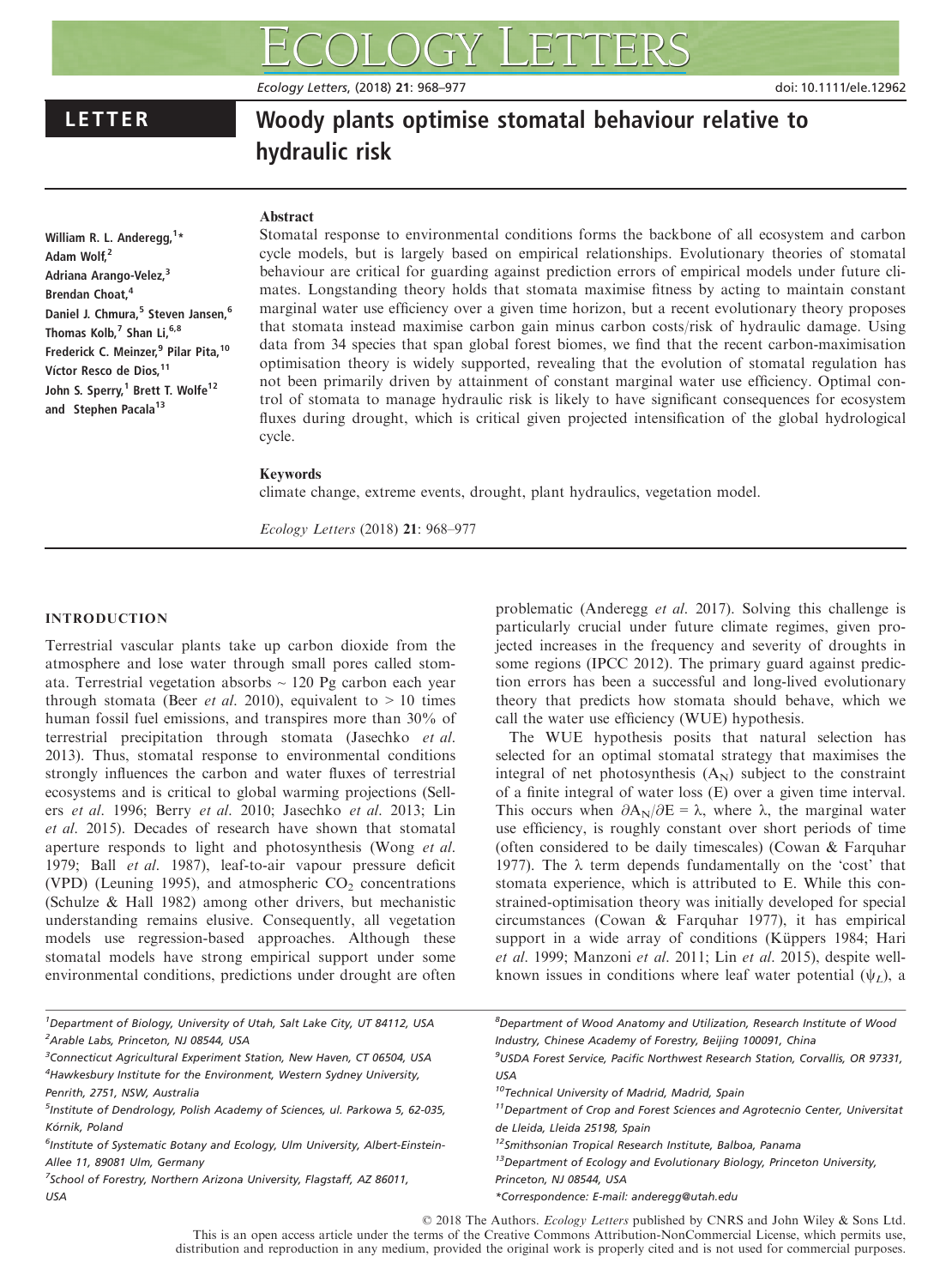metric of plant water stress, varies widely (Cowan 1982; Manzoni et al. 2011). In particular, a well-developed literature shows that the WUE hypothesis predicts the approximate functional forms of the empirical stomatal models (Katul et al. 2009; Medlyn et al. 2011; Lin et al. 2015). Thus, WUE hypothesis has become the dominant hypothesis of stomatal regulation for 40 years (Ball et al. 1987; Medlyn et al. 2011, 2013; Lin et al. 2015; Buckley 2017), and is widely thought to help avoid errors in predictions of climate models in future (i.e. out-of-training-sample) conditions (Bonan et al. 2014; Kala et al. 2015; Xu et al. 2016).

Alternate stomatal optimisations have been proposed recently (Prentice et al. 2014; Wolf et al. 2016) based on a carbon-maximisation (CM) hypothesis, which predict functional responses of stomata to  $CO<sub>2</sub>$ , photosynthesis, and VPD that largely match those in the empirical stomatal models (Wolf et al. 2016). But, unlike the WUE hypothesis, the CM hypothesis is also consistent with plant competition for water and directly incorporates the effects of soil and leaf water potential on plant function (Wolf et al. 2016). Under a recently proposed CM hypothesis (Wolf et al. 2016), plants have been selected evolutionarily to maximise the instantaneous difference between  $A_N$  at a given  $\psi_L$ , and a hydraulic cost/risk term  $(\Theta(\psi_L))$  that integrates both short-term and long-term costs of low water potential whereby the risks to the hydraulic continuum increase as water potential declines. The carbon costs of this risk term could include droughtinduced impairment of photosynthesis (Flexas & Medrano 2002), feedback inhibition of photosynthesis due to decreased phloem export of sugars (Hölttä *et al.* 2017), lower gas exchange rates due to limited water supply from unrecovered embolism even when wet conditions return (Resco et al. 2009), metabolically driven refilling of embolised xylem elements (Brodersen & McElrone 2013), osmotic adjustment and maintenance (Sala et al. 2012), production of new conducting tissue (Brodribb et al. 2010), damage to fine roots (Cuneo et al. 2016), and risk of mortality (Anderegg et al. 2016). The  $Θ(ψ<sub>L</sub>)$  function will increase monotonically with more negative  $\Psi_L$  as more xylem is cavitated and the risk of hydraulic failure (at  $\frac{\partial E}{\partial \psi_L} = 0$ ) increases. The  $A_N - \Theta(\psi_L)$  difference is maximised when  $(\partial A_N/\partial g_s)/(\partial \psi_L/\partial g_s) = (\partial \Theta/\partial g_s)/(\partial \psi_L/\partial g_s)$ .

Predictions of stomatal conductance in global vegetation models will depend on the optimisation used, yet while the optimisations have been explored theoretically (Sperry et al. 2016, 2017; Wolf et al. 2016), rigorous tests comparing the WUE hypothesis and CM hypothesis optimisations against observational data are lacking. Here, we use coordinated gas exchange and water potential datasets from 34 species across a diversity of biomes around the world (Fig. 1b; Tables S1 and S2) to formally test the WUE vs. CM hypotheses in a wide array of species and environmental conditions. We ask: (1) does the WUE or CM hypothesis show higher predictive ability of stomatal conductance when the models are fit at daily time-scales (the most conservative interpretation of WUE hypothesis)? (2) Does the WUE or CM hypothesis show higher predictive ability of stomatal conductance when the models are fit at seasonal-to-annual time-scales (likely to be most relevant for ecosystem models)? (3) Are there biomespecific patterns in the hydraulic cost functions in CM hypothesis?

#### METHODS

#### Testing the stomatal optimisations

We perform two major tests of the WUE and CM stomatal optimisations at two time-scales – daily (i.e. single set of parameters for each species on each day) and seasons-to-years (i.e. single set of parameters for a given species). Typically,  $\lambda$ is considered to be constant over a day in the WUE



Figure 1 Study species span most global forest biomes. (a) The predicted marginal xylem tension efficiency (MXTE) for the constant marginal water use efficiency (WUE) hypothesis (black line) and the carbon-maximisation (CM) hypothesis (red line). (b) The 34 species examined here are plotted on the Holdridge diagram of global ecosystems by mean annual precipitation and mean annual temperature. Note that co-located species have been slightly offset to enable visibility.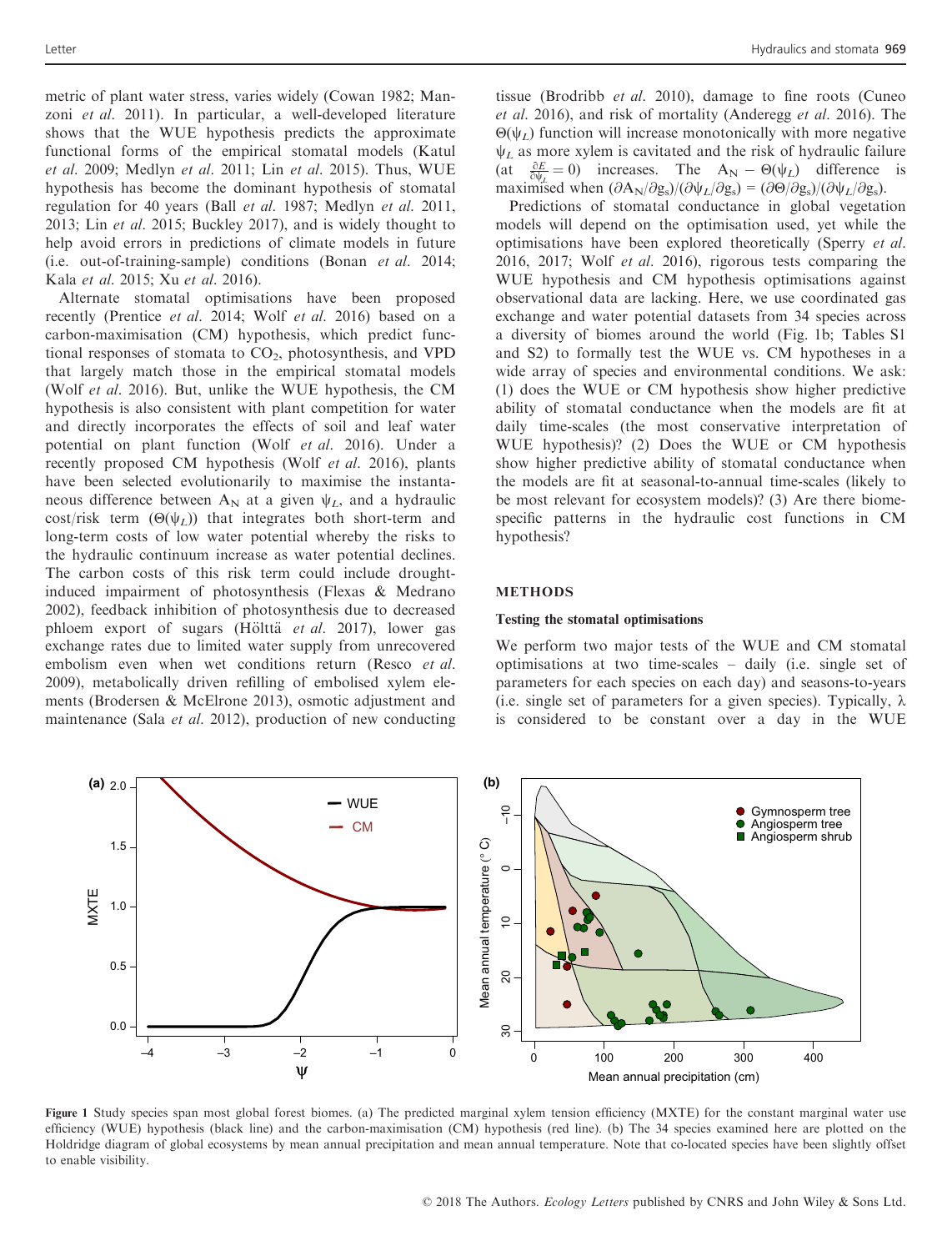hypothesis (Cowan & Farquhar 1977; Cowan 1982; Buckley 2017), yet a single, constant  $\lambda$  per species or biome is often used at much longer (e.g. multi-year) time-scales in observational studies (Héroult et al. 2013; Lin et al. 2015), and modelling studies often modify  $\lambda$  over longer periods as a function of soil water content (De Kauwe et al. 2015a; Kala et al. 2015). Thus, performing all tests at both a daily and seasonalto-yearly timescale is a relevant and crucial comparison. We further test an intermediate case of the WUE hypothesis where  $\lambda$  is fit as a linear or nonlinear (negative exponential) function of soil water potential, similar to the approach typically implemented in ecosystem models.

For the first test (Fig. 2), we used well-established equations of leaf gas exchange and plant water transport, along with the given stomatal optimisation, to calculate the values of the key optimisation parameters for the WUE and CM hypotheses that best fit the observed data and compared model fit of stomatal conductance prediction via  $R^2$  and Akaike Information Criterion, accounting for the difference in parameters between the hypotheses, on identical datasets for each hypothesis. For the second test (Fig. 3), we use a previously proposed metric to determine whether the observed data best follow the WUE or CM hypotheses. The WUE and CM hypotheses predict qualitatively different trajectories in how optimal  $(\partial A_N/\partial g_s)/(\partial \psi_L/\partial g_s)$  (abbreviated for simplicity as

 $\partial A_N/\partial \psi_L$ ) will vary with  $\psi_L$ . The optimal  $\partial A_N/\partial \psi_L$  is the 'marginal xylem tension efficiency' (MXTE), and represents how much photosynthetic carbon gain stomata are willing to forgo to prevent a unit decrease in leaf water potential. We estimated the MXTE from the observed data for each species at each time-scale and examine whether the data-derived MXTE best follows the WUE or CM hypothesis (see MXTE calculation below).

## **Datasets**

We searched the peer reviewed literature extensively to locate all usable datasets that contained concurrent measurements of stomatal conductance, plant water potential, and five driving environmental variables (incident photosynthetically active radiation (PAR),  $[CO_2]$  at the leaf surface, leaf temperature, leaf-to-air vapour pressure deficit and soil water potential (i.e. predawn leaf water potential)) (Table S3). Furthermore, for a species to be included in the analysis, the xylem vulnerability to embolism curve needed to be included either in the study itself ( $N = 6$  species), or in the Xylem Functional Traits dataset ( $N = 28$  species) (Gleason *et al.* 2015). V<sub>cmax</sub>, the speciesspecific maximum rate of carboxylation, was taken from the study itself ( $N = 11$  species), the literature ( $N = 13$  species), or estimated using light-saturated maximum photosynthesis per



Figure 2 The predicted vs. measured stomatal conductance  $(g_s; \text{mol m}^{-2} s^{-1})$  for models fit each day for seven species with adequate data for the (a) WUE (b) WUE with  $\lambda$  modified by soil water potential, and (c) CM hypotheses. The predicted vs. measured stomatal conductance (gs) for models fit each of 34 species for the (d) WUE, (e) WUE with  $\lambda$  modified by soil water potential, and (f) CM hypotheses. Black lines represent the 1 : 1 line and red lines are the best fit for ordinary least squares regression. Colours indicate the density of points from highest density (yellow) to lowest (blue to grey).

© 2018 The Authors. Ecology Letters published by CNRS and John Wiley & Sons Ltd.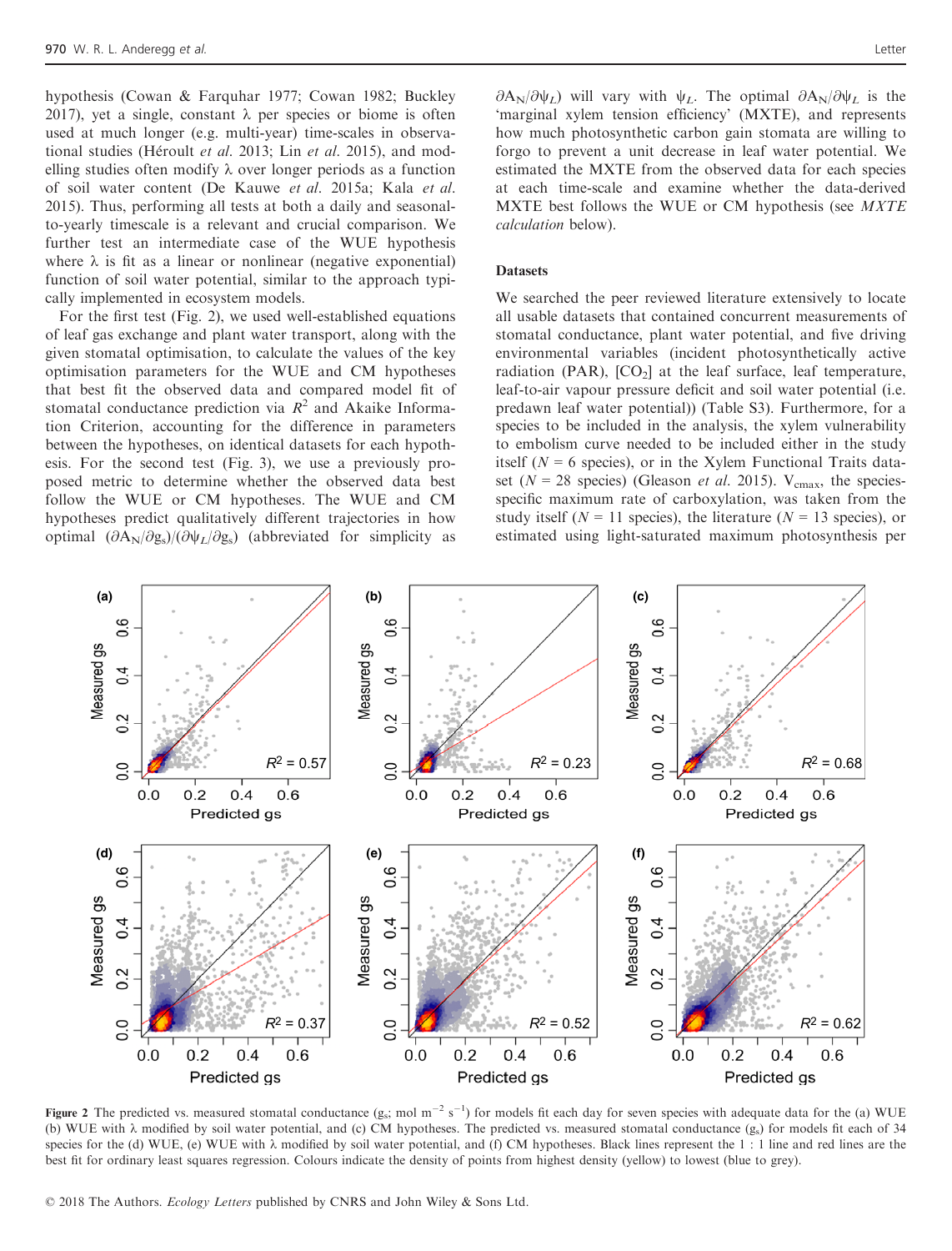

Figure 3 Stomatal responses to water potential support the carbon maximisation hypothesis. (a) Fig. 1a re-plotted for ease of comparison with marginal xylem tension efficiency (MXTE) slopes (b) The slope of the marginal xylem tension efficiency for 34 species across biomes (NET: needleleaf evergreen temperate; BET: broadleaf evergreen temperate; BDT: broadleaf deciduous temperate; TPD: tropical deciduous; TPE: tropical evergreen). (c) The slope of the marginal xylem tension efficiency for each day for seven species (Dark red: Pinus edulis; Light red: Juniperus monosperma; Dark green: Juniperus osteosperma; Light green: Quercus douglasii; Dark blue: Brachychiton australis; Light blue: Tapirira guianensis; Blue: Alphitonia excelsa). Error bars are the 95% confidence intervals.

the method described in De Kauwe *et al.* (2015b) ( $N = 10$  species). These trait data are presented in Table S1. This yielded 3698 time-point measurements of stomatal conductance across 34 species that spanned broad taxonomic and geographical coverage of global forest biomes (Fig. 1; Table S1). Measurements in the vast majority of these species spanned wet and dry conditions (Table S2).

# Modelling plant photosynthesis, stomatal conductance and water transport

Stomatal optimisations cannot be measured directly but instead must be calculated and inferred from observed stomatal response to changing environmental conditions. We use four classic equations that describe the dynamics of photosynthesis, stomatal conductance and hydraulic transport of water through the plant. First, we use the C3 biochemical photosynthesis model described by Farquhar et al. (1980), where assimilation (A) is the smallest of two limiting rates:  $w_c$  (CO<sub>2</sub>/ rubisco limitation) and  $w_i$  (light limitation):

$$
A_N = \min(w_c, w_j) - R_d
$$
  
\n
$$
w_c = \frac{V_{\text{cmax}}(C_i - \Gamma^*)}{C_i + K_c(1 + O_i/K_o)}
$$
  
\n
$$
w_j = \frac{J(C_i - \Gamma^*)}{4(C_i + 2\Gamma^*)}
$$
\n(1)

where,  $C_i$  is the internal leaf  $CO_2$  concentration,  $\Gamma^*$  is the  $CO<sub>2</sub>$  compensation point,  $K<sub>c</sub>$  and  $K<sub>o</sub>$  are Michaelis–Menten coefficients of the carboxylation and oxidation reactions performed by rubisco,  $O_i$  is the internal partial pressure of oxygen, J is the potential maximum rate of electron transport, calculated as in Medlyn et al. (2002) and  $R_d$  is the rate of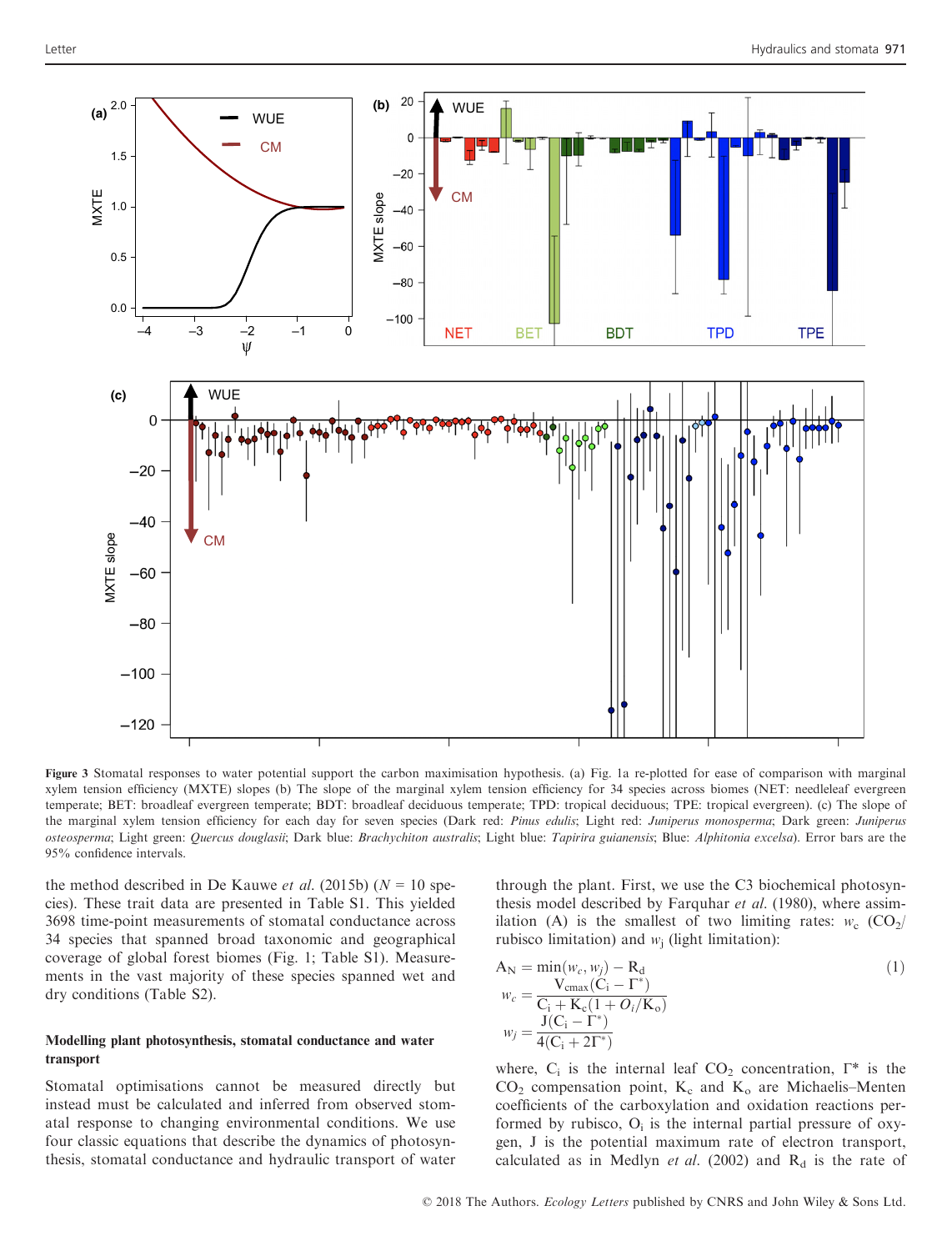dark respiration calculated using a Q10 functional form. We used the standard implementation of the photosynthetic model presented in the R package 'plantecophys', which is freely available and well-documented (Duursma 2015). The response of J to incident light was the default equation implemented in (Duursma 2015), based on Medlyn et al. (2002). The parameters  $K_c$ ,  $K_o$  and  $V_{cmax}$  and the equation for  $R_d$ depend on leaf temperature, which was an input to the model from measured leaf temperatures, and these equations are the default temperature responses in (Duursma 2015), based on those of Medlyn et al. (2002).

The second equation is a simplified version of Fick's Law where the carbon taken up during photosynthesis must be equal to the carbon that diffuses through the stomata:

$$
A_N = g_s (C_a - C_i)/1.6
$$
 (2)

where  $g_s$  is stomatal conductance of the leaf to water vapour (mol m<sup>-2</sup> s<sup>-1</sup>), 1.6 accounts for the difference in diffusion coefficients between water vapour and  $CO<sub>2</sub>$ , and  $C<sub>a</sub>$  is the partial pressure of  $CO<sub>2</sub>$  in the atmosphere. This formulation of the model assumes that cuticular conductance is negligible and boundary layer and mesophyll conductances >> stomatal conductance. We explore the implications of these assumptions in the Supporting Information. We used this model because sufficient data were not available to estimate cuticular, mesophyll, or leaf boundary layer conductances.

The third and fourth equations are the conservation of water lost through evaporation from the leaf and water supplied to the leaf by the hydraulic transport system.

$$
E = g_s(e_s - e_a)
$$
 (3)

where E is transpiration,  $e_a$  is the vapour pressure of water in the atmosphere at ambient temperature and relative humidity, and  $e_s$  is the vapour pressure of the saturated air space inside the leaf. As is standard in hydraulic models, steady-state E is solved by integrating the conductance function  $K(\psi)$  from soil water potential (here, measured plant pre-dawn water potential) to the leaf water potential (Sperry et al. 1998):

$$
E = \int_{\psi_L}^{\psi_S} K(\psi) d\psi \tag{4}
$$

where  $\psi_s$  and  $\psi_L$  are the soil and leaf water potentials (MPa), respectively, and  $K(\psi)$  is the conductance function of the xylem, treated here as a three-parameter Weibull:

$$
K(\psi) = \mathbf{K}_{\text{max}} e^{-\frac{\psi^d}{-c}} \tag{5}
$$

where  $c$  and  $d$  are constants that come from values presented in the literature and  $K_{\text{max}}$  is determined by fitting (see below). We integrated E using the 'integrate' function in the R statistical language. Eqn 4 assumes that the branch xylem vulnerability curve is a reasonable proxy for the whole-plant vulnerability curve, but we consider this assumption in the Supporting Information. Note that by the fundamental theorem of calculus, the  $\frac{\partial E}{\partial \psi_L}$  derivative (e.g. eqn 1) is  $K(\psi_L)$ .

Eqns 1–4 describe the key components of water transport, water loss and carbon uptake as a function of four species-level parameters ( $K_{\text{max}}$ ,  $V_{\text{cmax}}$ , xylem vulnerability curve constants c and d) and five drivers (incident PAR,  $CO<sub>2</sub>$  at the leaf surface, leaf temperature, leaf to air vapour pressure deficit and soil water potential). These four equations have five unknowns:  $A_N$ ,  $g_s$ ,  $C_i$ ,  $\psi_L$  and E. Thus, a fifth equation – an optimality equation – must be introduced to solve the system of equations.

For the first test, the optimality equations used were:

$$
\frac{\partial A_N}{\partial g_s} = \lambda \frac{\partial E}{\partial g_s}
$$
 for the WUE hypothesis (6a)

$$
\frac{\partial A_N}{\partial g_s} = \frac{\partial \Theta}{\partial g_s}
$$
 for the CM hypothesis (6b)

where ( $\partial \Theta/\partial g_s$ ) was fit as the following function of leaf water potential:

$$
\frac{\partial \Theta}{\partial g_s} = \frac{\partial \Theta}{\partial \psi_L} \frac{\partial \psi_L}{\partial g_s} = \frac{\partial \psi_L}{\partial g_s} (a\psi_L + b)
$$
\n(7)

where *a* and *b* are constants fit in the same manner that  $\lambda$  is fit for the WUE hypothesis. Note that the linear functional form of  $\frac{\partial \Theta}{\partial \psi_L}$  (hereafter  $\Theta'(\psi_L)$  for simplicity):

$$
\frac{\partial \Theta}{\partial \psi_L} = a\psi_L + b \tag{8}
$$

implies that the cost function  $\Theta(\psi_L)$  is a parabolic function of the form:

$$
\Theta(\psi_L) = \frac{a}{2}\psi_L^2 + b\psi_L + c \tag{9}
$$

although we do not solve for  $\Theta(\psi_L)$  directly because only its derivative is needed to satisfy the optimality criterion of CM hypothesis.

In the second test (Fig. 3), we solved for the generic MXTE parameters (see below) that best matches the observed stomatal conductance data. If the MXTE slope is significantly different from zero, it allows us to statistically discriminate between the two optimisations per Fig. 1a. We also consider an alternate and more nuanced model formulation for the MXTE of WUE hypothesis in the Supporting Information that allows parsing apart the relative differences in predictive ability due to the optimisation criterion vs. the different costs considered (i.e. costs due to  $\psi_L$  vs. E).

To solve eqns 1–4 and 6 with a given value of  $\Theta'(\psi_L)$  or  $\lambda$ , we first used eqns 3–4 and the measured pre-dawn and midday water potentials to solve for the best  $K_{\text{max}}$  that minimised the root-mean-squared error between predicted and observed midday water potentials for a given species. Midday water potentials were used only for fitting  $K_{\text{max}}$ , as the optimisation model solves for leaf water potential as part of determining  $g_s$  for each theory (solving eqns 1–4). When both pre-dawn and midday water potentials were not available ( $N = 9$  species), a K<sub>max</sub> was assumed that would maximise the difference between pre-dawn and midday water potentials but still provide a solution to eqns 1–4 for all observations, although we tested the influence that  $K_{\text{max}}$  had on all results in a sensitivity analysis.

Next, for each data point (i.e. concurrent measurement of stomatal conductance, leaf water potential, and the driver variables), an initial guess of  $g_s$  of 0.010 mol m<sup>-2</sup> s<sup>-1</sup> was made. At this stomatal conductance,  $A_N$  was calculated by solving eqns 1–2 for  $C_i$  and  $\psi_L$  and E were calculated by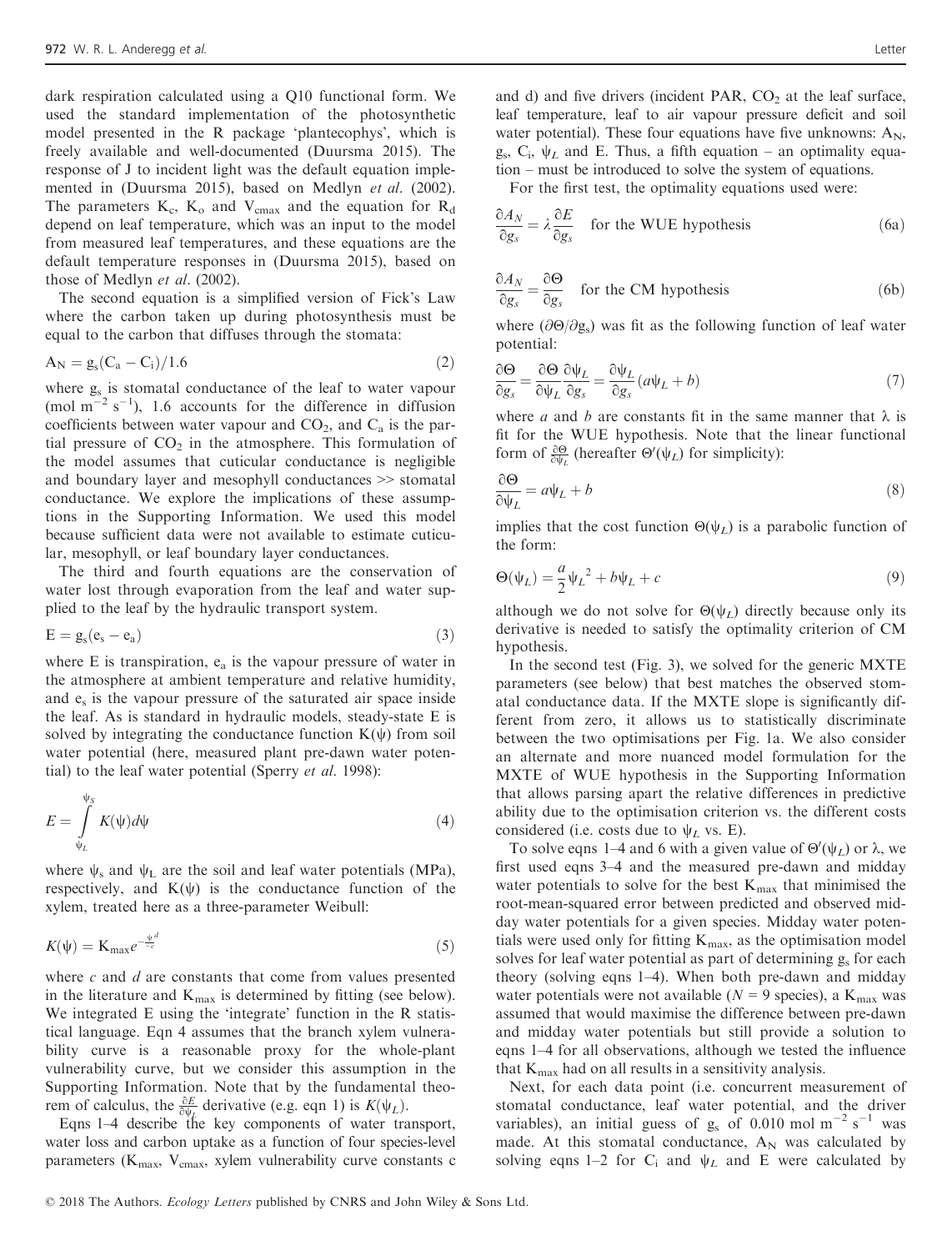solving eqns 3–4 for  $\psi_L$ . Next, the stomata were opened a tiny fraction (0.001 mol m<sup>-2</sup> s<sup>-1</sup>) and A<sub>N</sub>,  $\psi_L$  and E were recalculated as above. This allowed estimation of the marginal benefit  $\left(\frac{\partial A_N}{\partial g_s}\right)$  and marginal cost (RHS of eqn 6a or 6b) of opening stomata at that guessed value of stomatal conductance for each hypothesis.

A Newton–Raphson solver was then implemented to find the stomatal conductance where marginal benefit = marginal cost (i.e. eqn 6) for a given stomatal optimisation equation. Then, at a given set of parameters of  $\lambda$ ,  $\lambda(\psi_s)$ , or  $\Theta'(\psi_L)$ , the sum of the squared error was calculated between the observed stomatal conductance and that predicted by the model. These errors are then summed over all data points for a given test (either species or day), providing the total error for the given set of chosen parameters for  $\lambda$ ,  $\lambda(\psi_s)$ , or  $\Theta'(\psi_L)$ .

#### Parameter estimation

Finally, we used a Markov-Chain Monte Carlo (MCMC) algorithm to calculate the stomatal optimisation parameters that minimise the error between the observed and modelled stomatal conductance. We specified prior values of  $\lambda = 0.1$  for the WUE hypothesis and  $a = 0.1$  and  $b = 0$  for the CM hypothesis, selected as the most uninformed prior that still solved the equations for most species (i.e. non-zero cost of opening stomata). For six species, this prior did not solve the equations and a prior of  $\lambda = 1$  or  $a = 1$  was used. Acceptance probability of a step was based on the Metropolis-Hastings algorithm whereby the probability is the ratio of the likelihoods of step  $i + 1$  and step *i* and a ratio of  $> 1$  is set to probability = 1. We assumed a Gaussian distribution of error and fit the standard deviation of error in measurements as part of the MCMC process. To find the best stepsize, we initiated three MCMC chains per species with 5000 steps per chain with stepsizes of 0.2, 0.4 and 0.8. Per standard practice, we iterated with various stepsizes, aiming to find the stepsize for each species where  $c$ . 20–25% of steps are accepted (median stepsize across all species was  $\sim 0.2$  for  $\lambda$  and  $\sim$  0.55 for a and b). No covariance was assumed between a and b for the CM hypothesis.

Once the ideal stepsize was identified for each species, we ran three MCMC chains for 10 000 steps for each species and made sure that we had rapid mixing by ensuring that the ratio of inter-chain to intra-chain variances was close to 1. We then discarded the first 2000 for burn-in for each chain, and calculated the confidence intervals by subsampling every 10 steps to minimise autocorrelation. Species whose CIs overlap zero do not have enough data to reject either null hypothesis – which could be due either to too limited a sample size or the measurements not covering enough environmental variation to enable discrimination among the hypotheses (Table S2). Daily estimates of the parameters were made using the same methods above on the seven species with adequate sample size within a day (average of  $> 8$  measurements per day) to estimate λ, λ( $\psi_s$ ) or Θ'( $\psi_L$ ) accurately.

#### MXTE calculation

The MXTE gets at the heart of the differences between the two optimisations – their response to plant water stress. In the WUE hypothesis, the cost of opening stomata is water loss (E) and thus progressive decline in  $\frac{\partial E}{\partial \psi_L}$  caused by loss of hydraulic conductance creates an eventual decline in MXTE (Fig. 3a black line). In the CM hypothesis, the cost is a function of water potentials so the MXTE is constant or increasing with water stress (Fig. 1a red line). For the WUE hypothesis:

$$
MXTE_{WUE} = \frac{\frac{\partial A_N}{\partial g_s}}{\frac{\partial(-\psi_L)}{\partial g_s}} = \lambda \frac{\partial E}{\partial \psi_L}
$$
(10a)

As noted above, the  $\frac{\partial E}{\partial \psi_L}$  derivative declines to zero with more negative  $\psi_L$  because xylem cavitation ultimately drives plant hydraulic conductance to zero. Because  $\lambda$  is constant, the WUE hypothesis predicts that MXTE will eventually decrease with lower  $\psi_L$ . For the CM hypothesis:

$$
MXTE_{CM} = \frac{\frac{\partial A_N}{\partial g_s}}{\frac{\partial(-\psi_L)}{\partial g_s}} = -\frac{\partial \Theta}{\partial \psi_L}
$$
(10b)

Θ and  $\frac{\partial \Theta}{\partial \psi_L}$  will increase in some manner as  $\psi_L$  becomes more negative because the risks to the hydraulic continuum increase as water potential declines. Thus, the CM hypothesis predicts that MXTE will eventually *increase* with lower  $\psi_L$  (Fig. 1a).

For the second major test of the stomatal optimisations, we adopt a generic (i.e. agnostic between WUE and CM, see SI) form of the MXTE as:

$$
MXTE = \beta_1 \psi_L + \beta_0 \tag{10}
$$

where  $\beta_1$  and  $\beta_0$  are parameters that are estimated in the same manner as described above. As above, we perform separate fits for the MXTE to each day for seven species that had substantial within-day measurements and one set of parameters for each species for all 34 species. We estimated the MXTE using the same MCMC approach as above and priors of  $\beta_1 = 0.1$  and  $\beta_0 = 0$ .

#### RESULTS

We first use the WUE and CM stomatal optimisations to predict stomatal conductance for seven representative species with adequate measurements at diurnal time-scales, the most conservative interpretation of the WUE hypothesis. Both optimisations perform well at the diurnal scale  $(P < 0.0001)$ , but the CM hypothesis ( $R^2 = 0.68$ ) is a large improvement in predictive ability compared to the WUE hypothesis ( $R^2 = 0.57$ ) (Fig. 2a, c). Comparing the two models with the Akaike Information Criterion, which provides quantitative assessment of model likelihoods while accounting for the different number of parameters between models, we find that the WUE hypothesis shows a  $\triangle AIC$  of  $> 400$  compared to CM hypothesis (i.e. a relative likelihood of zero for the WUE hypothesis). This improved predictive ability of the CM hypothesis appears to come in part from an increased ability to account for variation in soil and leaf water potential (Fig. S1). The predictive ability of the intermediate case of the WUE hypothesis where  $\lambda$  is fit as a linear function of soil water potential, the typical approach implemented in ecosystem models, on these same seven species performed the poorest  $(R^2 = 0.23)$  (Fig. 2b).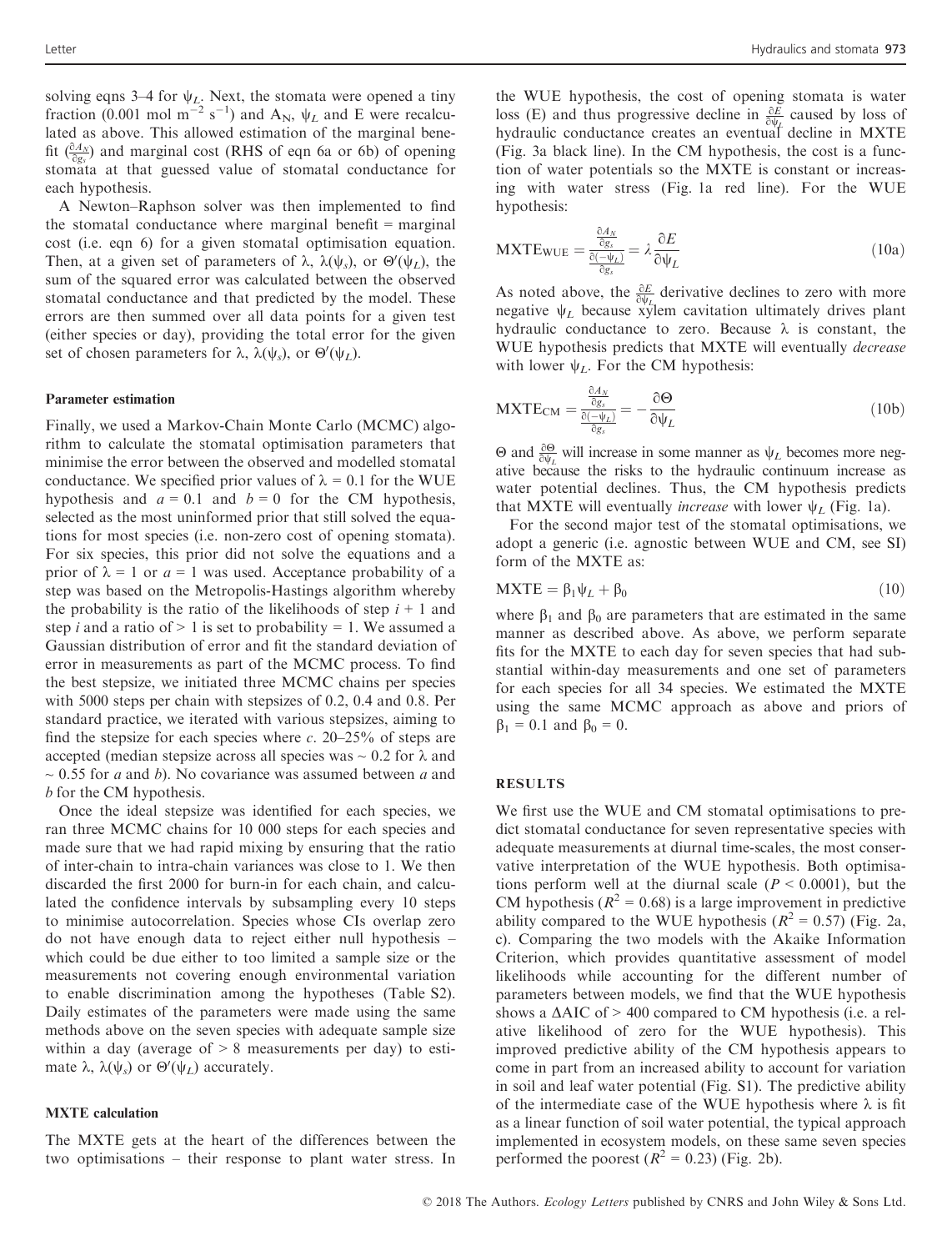We then examined the stomatal optimisations' predictive ability at a species level, which is more relevant for parameterising vegetation models to be run over years and decades. Here, we observe an even larger increase in predictive ability in the CM hypothesis compared to the WUE hypothesis  $(R_{CM}^2 = 0.62, R_{CM}^2 = 0.62)$  $R_{\text{WUE}}^2 = 0.37$ ;  $\Delta AIC > 2000$ ) (Fig. 2d,f). The intermediate WUE case of  $\lambda(\psi_s)$  performed better than a constant  $\lambda$  $(R^{2} = 0.52,$  Fig. 2e for linear;  $R^{2} = 0.52$ , Fig. S2 for nonlinear function), but still substantially poorer than the CM hypothesis  $(AAIC > 850$  for both). These analyses reveal that the CM hypothesis provides substantial predictive improvements relative to WUE hypothesis at both diurnal and seasonal-to-yearly time-scales, even when  $\lambda$  can vary with soil water potential.

We next estimated the MXTE from observed data and assessed whether its slope with respect to  $\psi_L$  supported CM (slope  $< 0$ ) or WUE hypothesis (slope  $> 0$ ; Fig 3). At the diurnal timescale, the data unanimously supported the CM over the WUE hypothesis where a significant MXTE slope  $(\beta_1)$  occurred (CI did not overlap zero for 56% of days; Fig. 3c). Significant slopes that supported the CM hypothesis occurred in both wet and dry periods, with 33% of significant slopes occurring on days where water potentials did not fall below values that would have caused a 5% loss in hydraulic conductance. Fitting the MXTE for each species, the data also strongly supported the CM over the WUE hypothesis where a significant slope occurred (58% of species; Fig. 3b). Considering sensitivity analyses of the key plant traits, the estimate of MXTE slope parameters  $(\beta_1)$  was quite similar across the sensitivity analyses (Table S4). Thus, while these traits (whose base case values are based on observed measurements) matter slightly in estimating the stomatal cost function, the broad scale patterns and support of the CM hypothesis appear to be robust.

Examining stomatal responses and the hydraulic cost functions across species, a diversity of slopes of MXTE functions was observed in all ecosystems and in both gymnosperms and angiosperms (Fig. 3b). This highlights the diversity of water use strategies present in all biomes and, indeed, biome or clade were not significant predictors of MXTE slope ( $P > 0.1$ ) (Fig. 4). The slope of MXTE was not significantly related to site-level mean annual temperature or precipitation, or maximum carboxylation capacity of species (Linear model:  $P > 0.1$ ) in all cases).

In the preliminary land surface model upscaling simulations, we found that the exchanges of latent energy predicted by the model differed most from the previous stomatal algorithm during the severe drought year (Fig. S3). The hydraulic-stomata water stress scheme reduced latent energy fluxes by up to 15% in the drought year compared to the previous scheme by closing stomata to curtail transpiration.

# DISCUSSION

Several lines of evidence reveal that the data better support the CM hypothesis than the WUE hypothesis at all time scales considered here. First, the CM hypothesis improved predictive ability (Fig. 2), with a standard model selection criterion giving a relative likelihood of zero to all implementations of the WUE hypothesis. Second, in all cases where the



Figure 4 Plot of the slope of the marginal xylem tension efficiency (MXTE) by biome. Bars show mean  $\pm$  1 standard error. Biomes are needleleaf evergreen temperate (NET), broadleaf evergreen temperate (BET), broadleaf deciduous temperate (BDT), tropical deciduous (TPD) and tropical evergreen (TPE).

data could discriminate between optimisations in their response to water potential (i.e. a significant slope of the MXTE), the CM hypothesis is supported (Fig. 3). In other words, the stomata of these species behave as though they are simply maximising net carbon gain – that is, carbon uptake minus a shadow carbon cost of hydraulic risk – at each instant in time, and none behave as though they were pricing water loss or deferring carbon gain to a future time with less evaporative loss.

We note that there are two key differences between CM and WUE hypotheses  $-$  (1) the profit maximisation optimisation as opposed to the constrained optimisation and (2) carbon costs attributed to risk of a given water potential as opposed to water loss – and, in theory, the predictive improvements in CM hypothesis may be driven by either or both. In the Supporting Information, we use a more complex approach to separate these two differences and find that the data offer strong support for both the competitive optimisation criterion behind the CM hypothesis and costs driven by risk of hydraulic damage (Figs S4 and S5).

The physiology of the shadow costs of low water potential – how stomata 'price' hydraulic risk – is a critical area for future research. Some direct costs, including the impairment of photosynthesis at low water potentials (Flexas & Medrano 2002) and osmotic regulation (Bartlett et al. 2014), which requires energy as a function of water potential, have been identified previously. More likely, however, is that the shadow price of hydraulic risk involves avoiding damage to hydraulic transport, which could incur large carbon and fitness costs in rebuilding (Brodribb et al. 2010; Skelton et al. 2017), opportunity costs of lost photosynthesis and risk of mortality (Anderegg et al. 2015). Furthermore, progressive weakening of xylem after embolism (Hacke et al. 2001), even if refilling of embolism occurs, could provide a strong selective force to provide a shadow price of hydraulic risk that closes stomata well before water potentials reach levels that drive embolism.

Based on theoretical and empirical work (Cowan 1982; Hari et al. 1986; Manzoni et al. 2011), current implementations of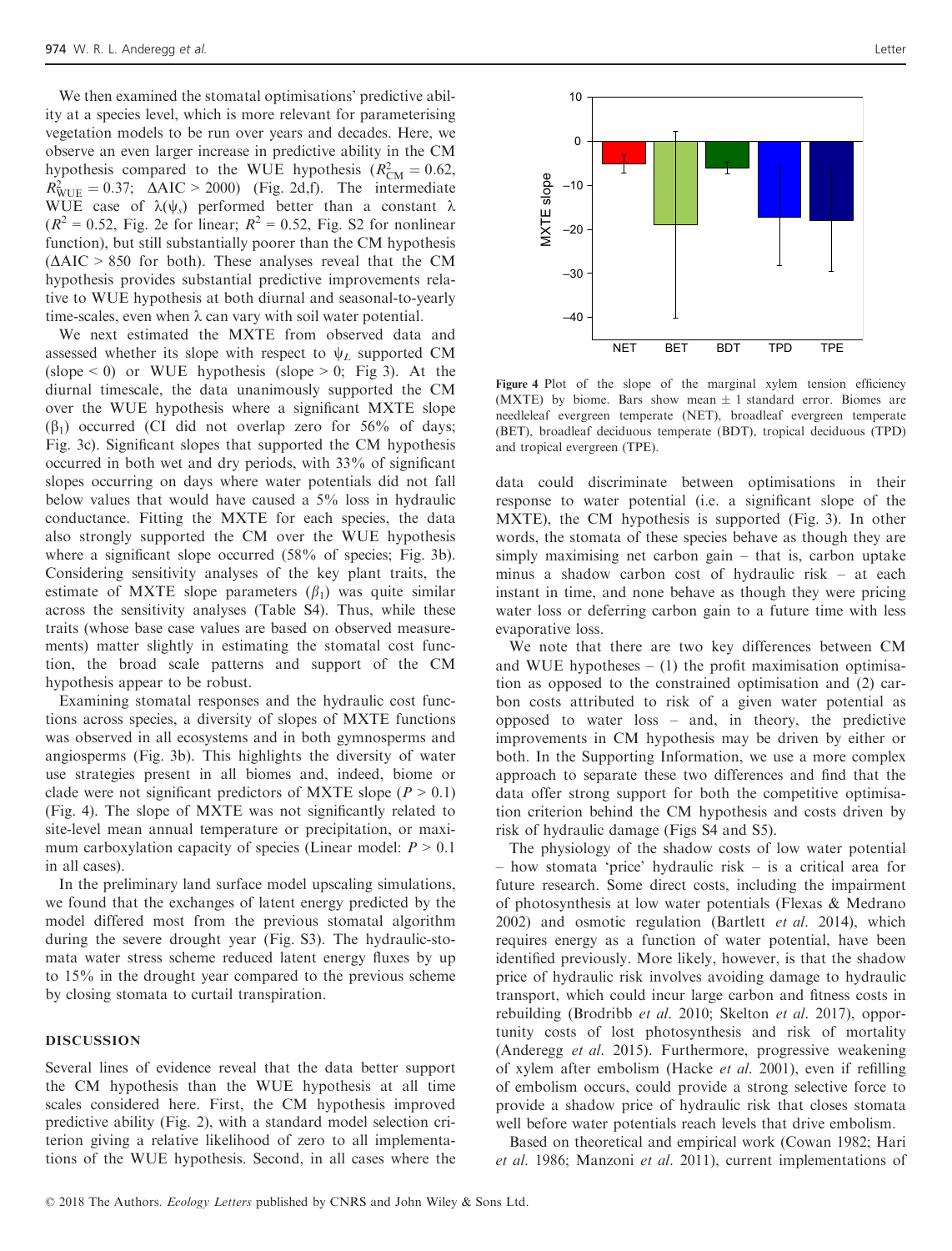the WUE hypothesis typically include a function that changes  $\lambda$  as a function of soil water content or potential (Kala et al. 2015). This allows the WUE hypothesis to capture to some degree the longer-term soil moisture declines during drought. We capture this behaviour both through an analysis that varies  $\lambda$  as a function of soil water potential (Fig. 2b, e, Fig. S2) and by fitting  $\lambda$  every day (Fig. 2a). Even in this best-case-scenario for the WUE hypothesis, the CM hypothesis performs substantially better (Fig. 2a,c). As an additional advantage, the effects of declining soil water potential are mechanistically and directly included in the CM hypothesis, rather than a second fitting step (i.e. fitting  $\lambda(\psi)$ ) prior to the WUE optimisation, and can be successfully parameterised from measured species hydraulic traits (Sperry et al. 2017).

Differences between the two stomatal optimisations should matter most during drought conditions (e.g. conditions where plant water potentials reach levels that risk hydraulic damage) when soil water potentials become highly negative or VPD rises. These are precisely the situations in which representation of plant hydraulics and its effects through the cost function on stomatal behaviour would be most critical to capture in vegetation and land surface models. Multiple studies have shown that incorporating plant hydraulics improves land surface model simulation (Bonan et al. 2014; Xu et al. 2016) and the CM hypothesis provides a quantitative way to link hydraulics with plant stomatal control. Indeed, our preliminary simulations indicated that there were substantial differences in simulations of ecosystem fluxes during dry years (Fig. S3). While more work is needed to test and validate the CM hypothesis at ecosystem scales and in multiple ecosystems, this model-based scaling exercise demonstrates that stomatal strategies can have substantial effects on predicted ecosystem fluxes. More sensitive stomatal closure during drought may even be a mechanism that intensifies drought by reducing land water fluxes and recycling.

We observed a wide diversity of MXTE functions and thus stomatal response strategies within biomes (Fig. 3). This result underscores that multiple strategies that likely involve a suite of plant traits, including xylem vulnerability, leaf area changes, rooting depth and stomatal behaviour among others (Bartlett et al. 2016), are possible within a given ecosystem or climate. Furthermore, these results suggest that current plant functional types in global vegetation models may be missing an important element of diversity – coupled hydraulic-stomatal response to low water potential – that would not be captured with a single set of stomatal parameters assumed for each biome (Lin *et al.* 2015) and the currently rare representation of the plant hydraulic continuum in global models.

There are several potential reasons why the CM hypothesis fits the data better than the WUE hypothesis, which should be explored in future research. First, the CM hypothesis is consistent with the idea that plants can steal each others' water, which makes sense given the widespread evidence that plants compete for water in the soil in many ecosystems (Casper & Jackson 1997). In the face of competition for water, the WUE hypothesis assumes individual plants can control their soil water pools like an individual bank account, thereby saving water in the soil so that it can be used during the best conditions for carbon gain. Second, the CM hypothesis appears to predict stomatal

conductance over both short and relatively long periods of time. Our finding that a single  $\Theta'(\psi_L)$  parameter set for a species performs quite well indicates that the CM hypothesis is promising for improving prediction of fluxes in novel conditions in future climates in Earth system models. Finally, the fitness costs represented in CM hypothesis through  $\psi_L$  are likely much more direct than  $\partial E$  in the WUE hypothesis because it is the imbalance between water uptake and water loss resulting in low water potentials, not water loss itself, that damages plants and is related to mortality (Anderegg et al. 2016).

We show here that the pure carbon gain optimisation in CM hypothesis is more consistent with empirical data than WUE hypothesis at seasonal timescales and even during single days. Moreover, the new criterion explains stomatal behaviour before, during, and after drought, and provides significant increases in predictive power at the leaf-level. Crucially, our findings emphasise that constant 'marginal water use efficiency' is not the quantity that governs the evolution of stomatal regulation. Rather, observed changes in  $\lambda$  between and within single days are simply the result of stomatal behaviour that maximises carbon gain while maintaining hydraulic function. Ultimately, the CM stomatal optimisation linked to plant water transport provides an integrated and internally consistent foundation for more mechanistic stomatal simulation in Earth system models during future climates marked by more climate extremes.

# ACKNOWLEDGEMENTS

W.R.L.A. acknowledges funding for this research from NSF 1714972 and from the USDA National Institute of Food and Agriculture, Agricultural and Food Research Initiative Competitive Programme, Ecosystem Services and Agro-Ecosystem Management, grant no. 2017-05521. We thank T. Brodribb and one anonymous reviewer for their insightful reviews, B. Medlyn and Y.S. Lin for sharing data and R. Norby for providing  $V_{cmax}$  data for several species. We appreciate the assistance from Marion Feifel in collecting data of leaf photosynthetic parameters of five European tree species. S.L. acknowledges financial support from the China Scholarship Council (CSC). VRD acknowledges funding from a Ramón y Cajal fellowship (RYC-2012-10970). B.T.W. was supported by the Next Generation Ecosystem Experiments-Tropics, funded by the U.S. Department of Energy, Office of Science, Office of Biological and Environmental Research. DJC acknowledges funding from the National Science Centre, Poland (NN309 713340).

# AUTHOR CONTRIBUTIONS

WRLA and SWP designed the research. AW, AAV, BC, DJC, SJ, TK, SL, FM, PP, VRD, JS and BW contributed data and analytical tools. WRLA performed the analysis and wrote the paper, with all authors contributing comments.

### **REFERENCES**

Anderegg, W.R.L., Flint, A., Huang, C.-y., Flint, L., Berry, J., Davis, F. et al. (2015). Tree mortality predicted from drought-induced vascular damage. Nat. Geosci., 8, 367–371.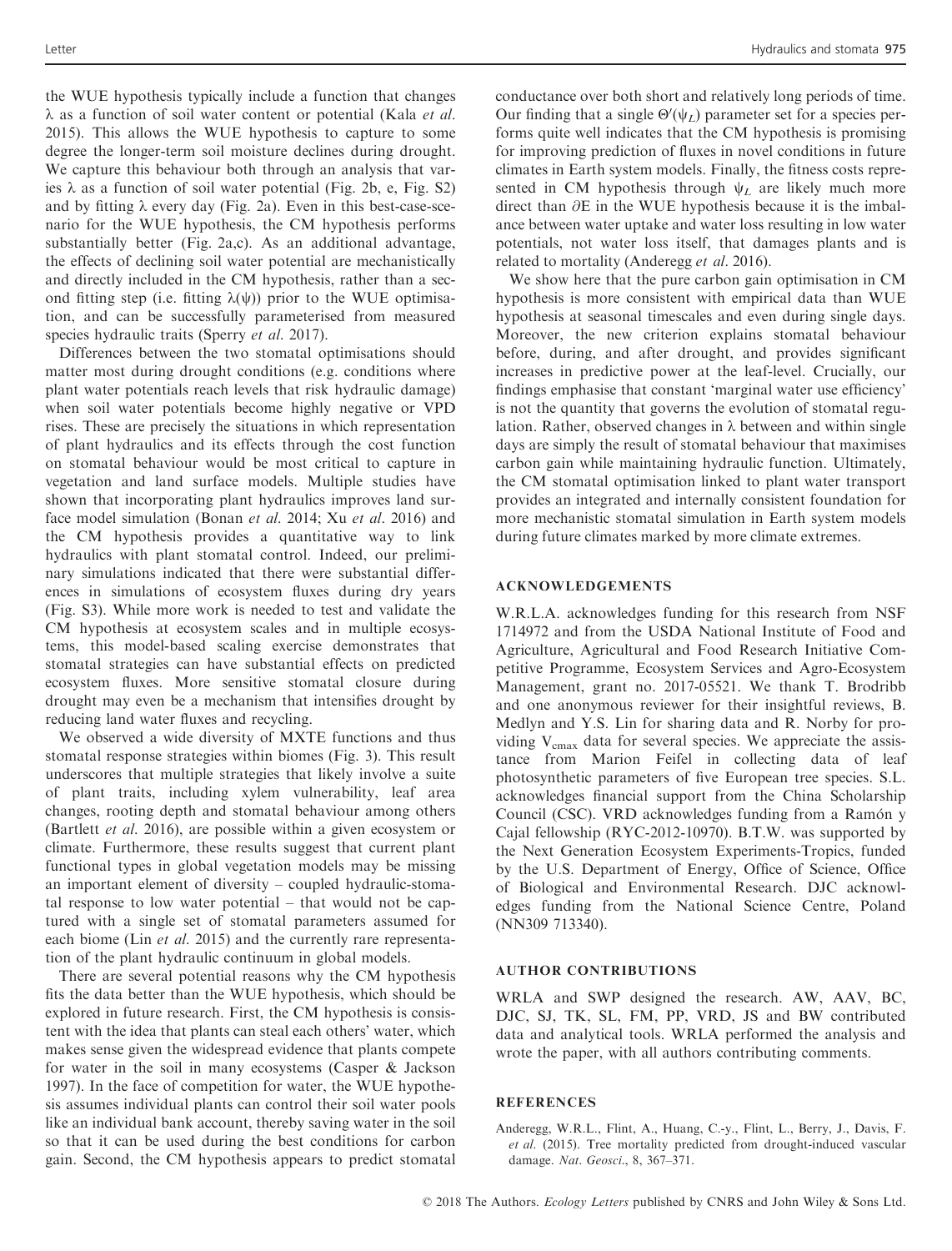- Anderegg, W.R.L., Klein, T., Bartlett, M., Sack, L., Pellegrini, A.F., Choat, B. et al. (2016). Meta-analysis reveals that hydraulic traits explain cross-species patterns of drought-induced tree mortality across the globe. Proc. Natl Acad. Sci., 113, 5024–5029.
- Anderegg, W.R.L., Wolf, A., Arango-Velez, A., Choat, B., Chmura, D.J., Jansen, S. et al. (2017). Plant water potential improves prediction of empirical stomatal models. PLoS ONE, 12, e0185481. [https://doi.org/](https://doi.org/10.1371/journal.pone.0185481) [10.1371/journal.pone.0185481.](https://doi.org/10.1371/journal.pone.0185481)
- Ball, J.T., Woodrow, I.E. & Berry, J.A. (1987). A model predicting stomatal conductance and its contribution to the control of photosynthesis under different environmental conditions. In: Progress in Photosynthesis Research (ed Biggins, I.). Springer, Netherlands, pp. 221–224.
- Bartlett, M.K., Zhang, Y., Kreidler, N., Sun, S., Ardy, R., Cao, K. et al. (2014). Global analysis of plasticity in turgor loss point, a key drought tolerance trait. Ecol. Lett., 17, 1580–1590.
- Bartlett, M.K., Klein, T., Jansen, S., Choat, B. & Sack, L. (2016). The correlations and sequence of plant stomatal, hydraulic, and wilting responses to drought. Proc. Natl Acad. Sci., 113, 13098–13103.
- Beer, C., Reichstein, M., Tomelleri, E., Ciais, P., Jung, M., Carvalhais, N. et al. (2010). Terrestrial gross carbon dioxide uptake: global distribution and covariation with climate. Science, 329, 834–838.
- Berry, J.A., Beerling, D.J. & Franks, P.J. (2010). Stomata: key players in the earth system, past and present. Curr. Opin. Plant Biol., 13, 232–239.
- Bonan, G.B., Williams, M., Fisher, R.A. & Oleson, K.W. (2014). Modeling stomatal conductance in the earth system: linking leaf wateruse efficiency and water transport along the soil–plant–atmosphere continuum. Geosci. Model Dev., 7, 2193–2222.
- Brodersen, C.R. & McElrone, A.J. (2013). Maintenance of xylem network transport capacity: a review of embolism repair in vascular plants. Front. Plant Sci., 4, 108–121.
- Brodribb, T.J., Bowman, D.J.M.S., Nichols, S., Delzon, S. & Burlett, R. (2010). Xylem function and growth rate interact to determine recovery rates after exposure to extreme water deficit. New Phytol., 188, 533– 542.
- Buckley, T.N. (2017). Modeling stomatal conductance. Plant Physiol., 174, 572–582.
- Casper, B.B. & Jackson, R.B. (1997). Plant competition underground. Annu. Rev. Ecol. Syst., 28, 545–570.
- Cowan, I.R. (1982). Regulation of water use in relation to carbon gain in higher plants. In: Physiological Plant Ecology II (eds Lange, O.L., Nobel, P.S., Osmond, C.B. & Ziegler, H.). Springer-Verlag, Berlin, pp. 589–613.
- Cowan, I.R. & Farquhar, G.D. (1977). Stomatal function in relation to leaf metabolism and environment. In: Symposia of the Society for Experimental Biology (ed Jennings, D.H.). Cambridge University Press, Cambridge, UK, pp. 471–505.
- Cuneo, I.F., Knipfer, T., Broderson, C. & McElrone, A. (2016). Mechanical failure of fine root cortical cells initiates plant hydraulic decline during drought. Plant Physiol., 172(3), 1669–1678.
- De Kauwe, M.G., Kala, J., Lin, Y.S., Pitman, A.J., Medlyn, B.E., Duursma, R.A. et al. (2015a). A test of an optimal stomatal conductance scheme within the CABLE land surface model. Geosci. Model Dev., 8, 431–452.
- De Kauwe, M.G., Lin, Y.-S., Wright, I.J., Medlyn, B.E., Crous, K.Y., Ellsworth, D.S. et al. (2015b). A test of the 'one-point method'for estimating maximum carboxylation capacity from field-measured, lightsaturated photosynthesis. New Phytol., 210, 1130–1144.
- Duursma, R.A. (2015). Plantecophys-An R Package for Analysing and Modelling Leaf Gas Exchange Data. PLoS ONE, 10, e0143346.
- Farquhar, G.D., Caemmerer, S. & Berry, J.A. (1980). A biochemical model of photosynthetic  $CO<sub>2</sub>$  assimilation in leaves of  $C<sub>3</sub>$  species. Planta, 149, 78–90.
- Flexas, J. & Medrano, H. (2002). Drought-inhibition of photosynthesis in C3 plants: stomatal and non-stomatal limitations revisited. Ann. Bot., 89, 183–189.
- Gleason, S.M., Westoby, M., Jansen, S., Choat, B., Hacke, U.G., Pratt, R.B. et al. (2015). Weak tradeoff between xylem safety and xylemspecific hydraulic efficiency across the world's woody plant species. New Phytol., 209, 123–136.
- Hacke, U.G., Stiller, V., Sperry, J.S., Pittermann, J. & McCulloh, K.A. (2001). Cavitation fatigue. Embolism and refilling cycles can weaken the cavitation resistance of xylem. Plant Physiol., 125, 779–786.
- Hari, P., Mäkelä, A., Korpilahti, E. & Holmberg, M. (1986). Optimal control of gas exchange. Tree Physiol., 2, 169–175.
- Hari, P., Mäkelä, A., Berninger, F. & Pohja, T. (1999). Field evidence for the optimality hypothesis of gas exchange in plants. Funct. Plant Biol., 26, 239–244.
- Heroult, A., Lin, Y.-S., Bourne, A., Medlyn, B.E. & Ellsworth, D.S. (2013). Optimal stomatal conductance in relation to photosynthesis in climatically contrasting Eucalyptus species under drought. Plant Cell Environ., 36, 262–274.
- Hölttä, T. et al. (2017). A steady-state stomatal model of balanced leaf gas exchange, hydraulics and maximal source–sink flux. Tree Physiol., 37, 1–18.
- IPCC. (2012). Managing the Risks of Extreme Events and Disasters to Advance Climate Change Adaptation. A Special Report of Working Groups I and II of the Intergovernmental Panel on Climate Change. Cambridge University Press, Cambridge, UK and New York, NY, USA.
- Jasechko, S., Sharp, Z.D., Gibson, J.J., Birks, S.J., Yi, Y. & Fawcett, P.J. (2013). Terrestrial water fluxes dominated by transpiration. Nature, 496, 347–350.
- Kala, J., De Kauwe, M.G., Pitman, A.J., Lorenz, R., Medlyn, B.E., Wang, Y.-P. et al. (2015). Implementation of an optimal stomatal conductance model in the Australian Community Climate Earth Systems Simulator (ACCESS1. 3b). Geosci. Model Dev. Discuss., 8, 5235–5264.
- Katul, G., Manzoni, S., Palmroth, S. & Oren, R. (2009). A stomatal optimization theory to describe the effects of atmospheric CO2 on leaf photosynthesis and transpiration. Ann. Bot., 105, 431–442.
- Küppers, M. (1984). Carbon relations and competition between woody species in a Central European hedgerow. Oecologia, 64, 344–354.
- Leuning, R. (1995). A critical appraisal of a combined stomatalphotosynthesis model for C3 plants. Plant Cell Environ., 18, 339–355.
- Lin, Y.-S., Medlyn, B.E., Duursma, R.A., Prentice, I.C., Wang, H., Baig, S. et al. (2015). Optimal stomatal behaviour around the world. Nat. Clim. Change, 5, 459–464.
- Manzoni, S., Vico, G., Katul, G., Fay, P.A., Polley, W., Palmroth, S. et al. (2011). Optimizing stomatal conductance for maximum carbon gain under water stress: a meta-analysis across plant functional types and climates. Funct. Ecol., 25, 456–467.
- Medlyn, B.E., Dreyer, E., Ellsworth, D., Forstreuter, M., Harley, P.C., Kirschbaum, M.U.F. et al. (2002). Temperature response of parameters of a biochemically based model of photosynthesis. II. A review of experimental data. Plant Cell Environ., 25, 1167–1179.
- Medlyn, B.E., Duursma, R.A., Eamus, D., Ellsworth, D.S., Prentice, I.C., Barton, C.V.M. et al. (2011). Reconciling the optimal and empirical approaches to modelling stomatal conductance. Glob. Change Biol., 17, 2134–2144.
- Medlyn, B.E., Duursma, R.A., De Kauwe, M.G. & Prentice, I.C. (2013). The optimal stomatal response to atmospheric CO 2 concentration: alternative solutions, alternative interpretations. Agric. For. Meteorol., 182, 200–203.
- Prentice, I.C., Dong, N., Gleason, S.M., Maire, V. & Wright, I.J. (2014). Balancing the costs of carbon gain and water transport: testing a new theoretical framework for plant functional ecology. Ecol. Lett., 17, 82– 91.
- Resco, V., Ewers, B.E., Sun, W., Huxman, T.E., Weltzin, J.F. & Williams, D.G. (2009). Drought-induced hydraulic limitations constrain leaf gas exchange recovery after precipitation pulses in the C3 woody legume. Prosopis velutina. New Phytol., 181, 672–682.